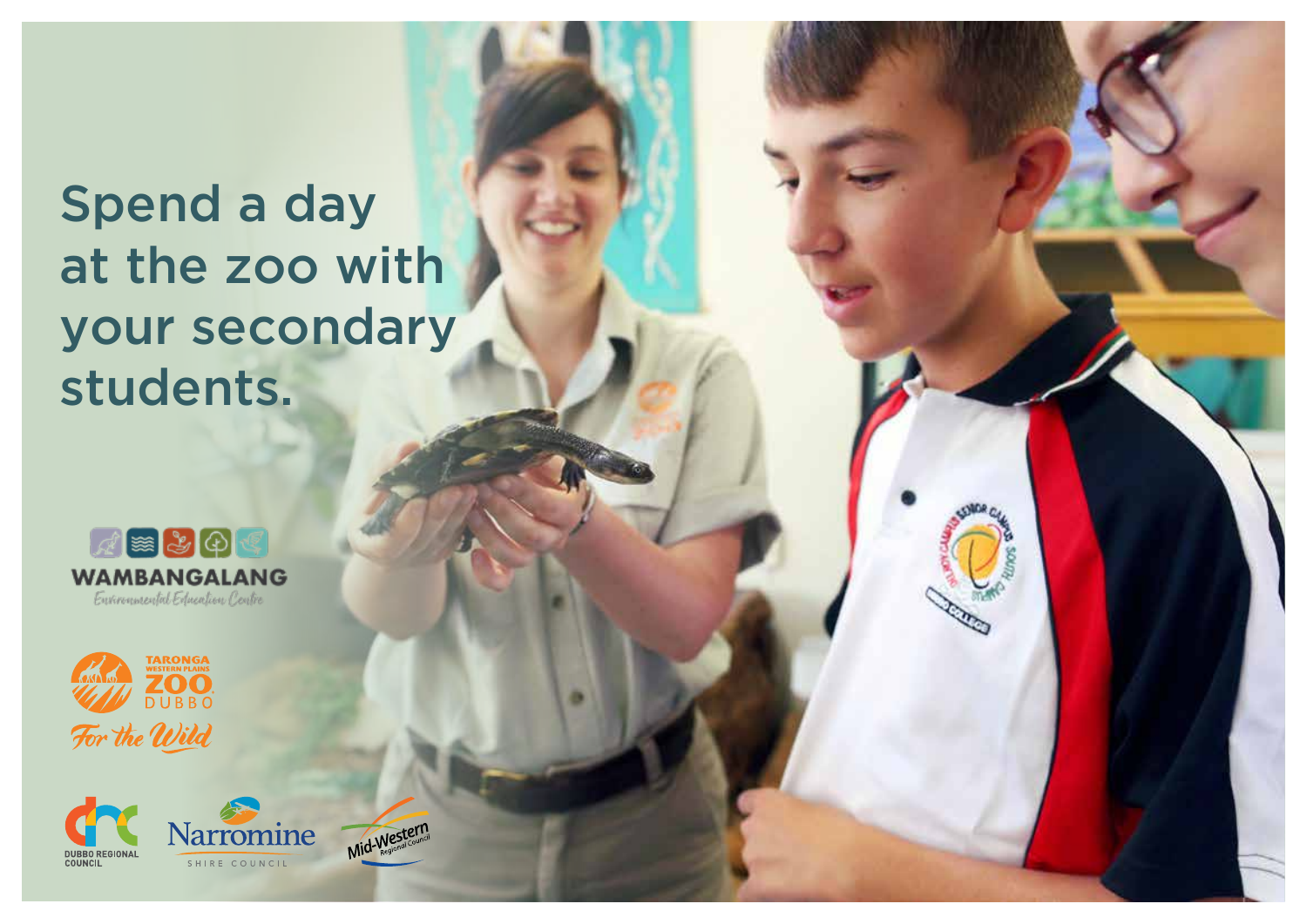Support the curriculum with real-world experience by planning an excursion to Taronga Western Plains Zoo Dubbo (TWPZ) for a year group cohort. Inspire your secondary students to be conservation champions for the wild with a program designed to increase student engagement with nature and sustainability.

The immersive learning experiences will inspire your students on the day as they connect theory to real-life through hands-on, engaging activities and workshops with Taronga Education, Wambangalang Environmental Education (WEEC) and a Resource Recovery Education Officer (RRO).

All sessions link to the NSW curriculum, and syllabus outcomes mapped across subjects, including Science, Geography, Design and Technology. Suitable for secondary students from Stage 4 to Stage 5. Workshops take place in the Amarti Education Centre, the Giraffe Room at Taronga Western Plains Zoo Dubbo, and in-grounds.

Once the day's formal sessions have concluded, schools can then partake in a Self-Guided walkthrough of the zoo. Taronga Western Plains Zoo Dubbo is an unforgettable safari adventure. Students can explore the 6km Zoo circuit at their own pace – take in key animal trails that focus on a range of habitats, explore purpose-built education precincts and learn from a range of Keeper talks throughout the day.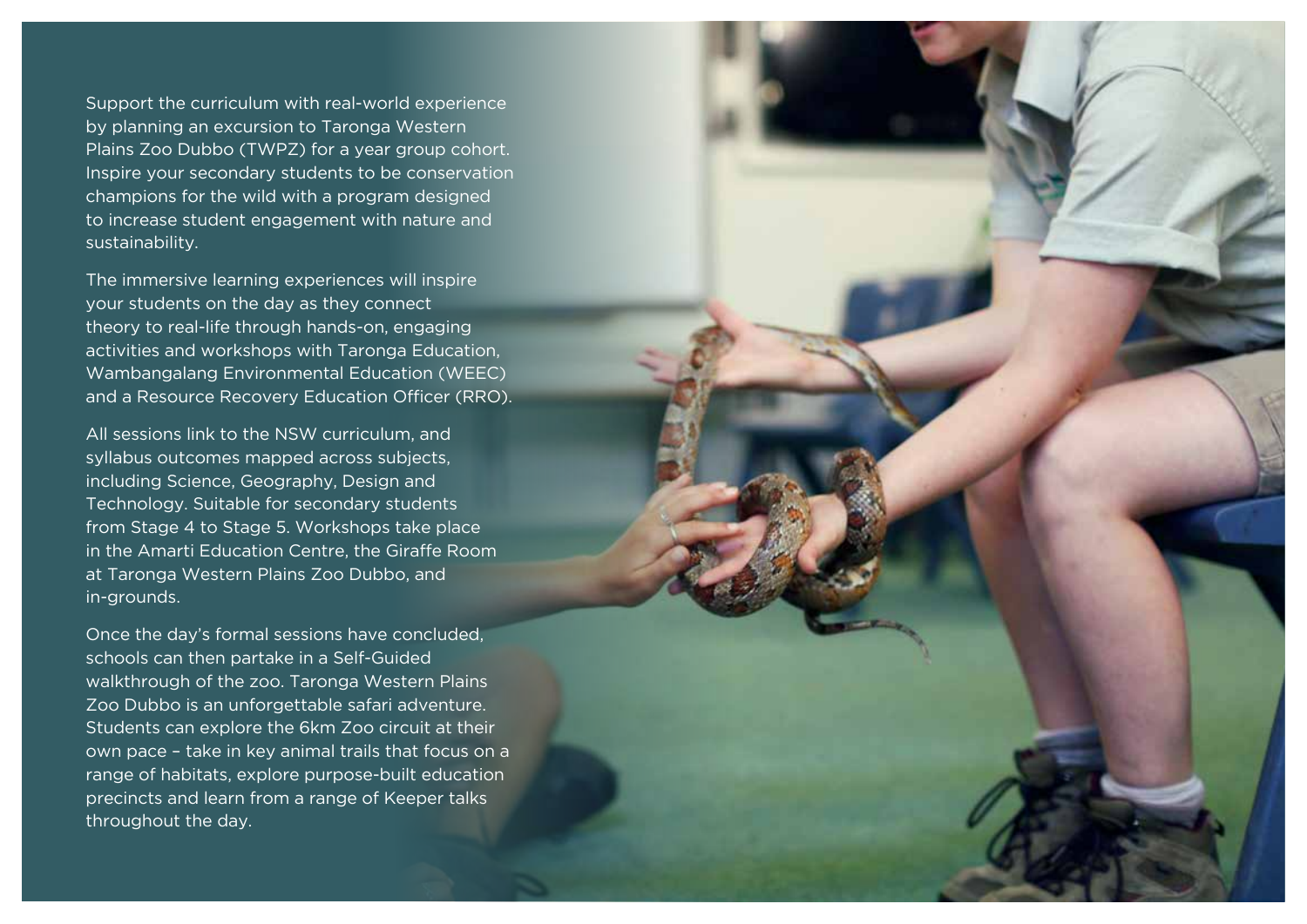# Curriculum based school programs

Up to 90 students for the day (30 students per session)

Students rotate between 3 sessions, mapped to NSW curriculum.

**COST:**  \$22 per student Schools in the LGAs of Narromine, Mid-Western & Dubbo Region: \$15

**DATES:** Every Monday & Tuesday, Weeks 5 – 10 of Term 2, 2022

### **FOOD:**

Recommended students pack their lunch. Alternatively, if you wish to pre-order lunch packs, please advise in your booking request.

# **FOR MORE INFORMATION OR TO BOOK:**



E: twpzeducation@zoo.nsw.gov.au



Phone: (02) 6881 1433



**Bookings close: End of Term 1, 2022**

**Eligible LGA Schools** \$15 per student **Dubbo:** Dubbo College (Delroy, South and Senior Campus), Dubbo School of Distance Education, Macquarie Anglican Grammar School, Mian School, St Johns College, Central West Leadership Academy, Dubbo Christian School **Wellington:** St Mary's Catholic School, Wellington High School **Narromine:** Narromine High School **Mudgee:** Mudgee High School, St Matthews Catholic School **Gulgong:** Gulgong High School **Kandos:** Kandos High School **Trangie:** Trangie Central School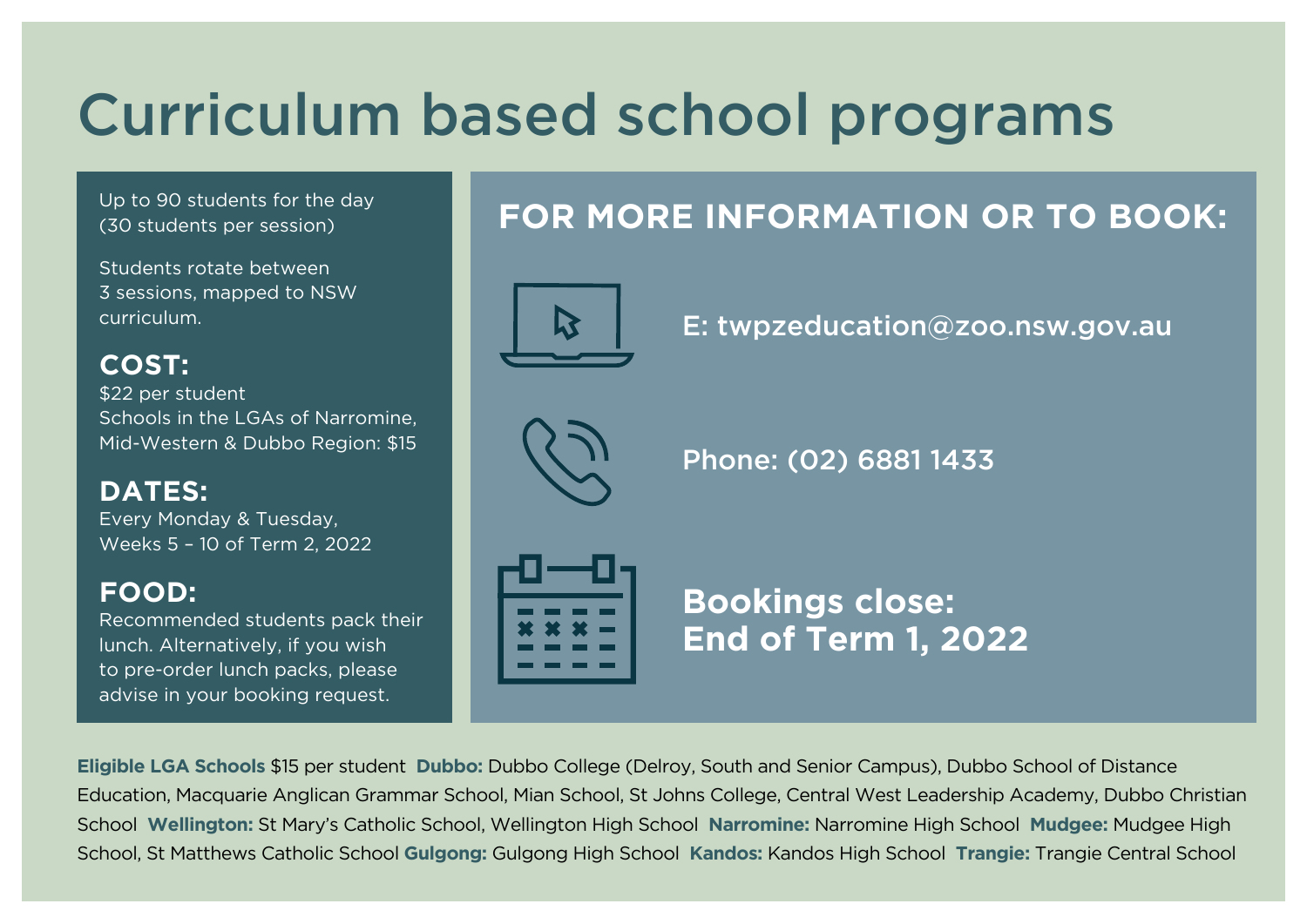# Year 7

### **SESSION INFO:**

**Sessions are 45 mins each.**

**Students will ROTATE between the sessions (timetable below is an example only).**  15 minutes has been allowed for students and teachers to move between session locations.

#### **9.30am**

Welcome, Introductions & Orientation

#### **10.00am**

Session: What's in the Water? Biodiversity & Water Health (WEEC)

#### **11.00am**

Session: The Plastic Problem (RRO)

#### **12.00pm**

Lunch break – 20 mins

#### **12.20pm** Session: Classification & Adaptations (TWPZ)

**1.20pm** Wrap up + Self Paced Zoo Exploration

WEEC: Wambangalang Environmental Education Centre RRO: Resource Recovery Officer TWPZ: Taronga Western Plains Zoo

### **OUTCOMES:**

### **Geography**

 $\cdot$  GFF4-4

#### **Science Outcomes**

- $\cdot$  SC4-4WS
- SC4-7WS
- SC4-14LW
- SC4-15LW
- $\bullet$  IW1



Page 4 | For more information or to book: E: twpzeducation@zoo.nsw.gov.au PH: (02) 6881 1433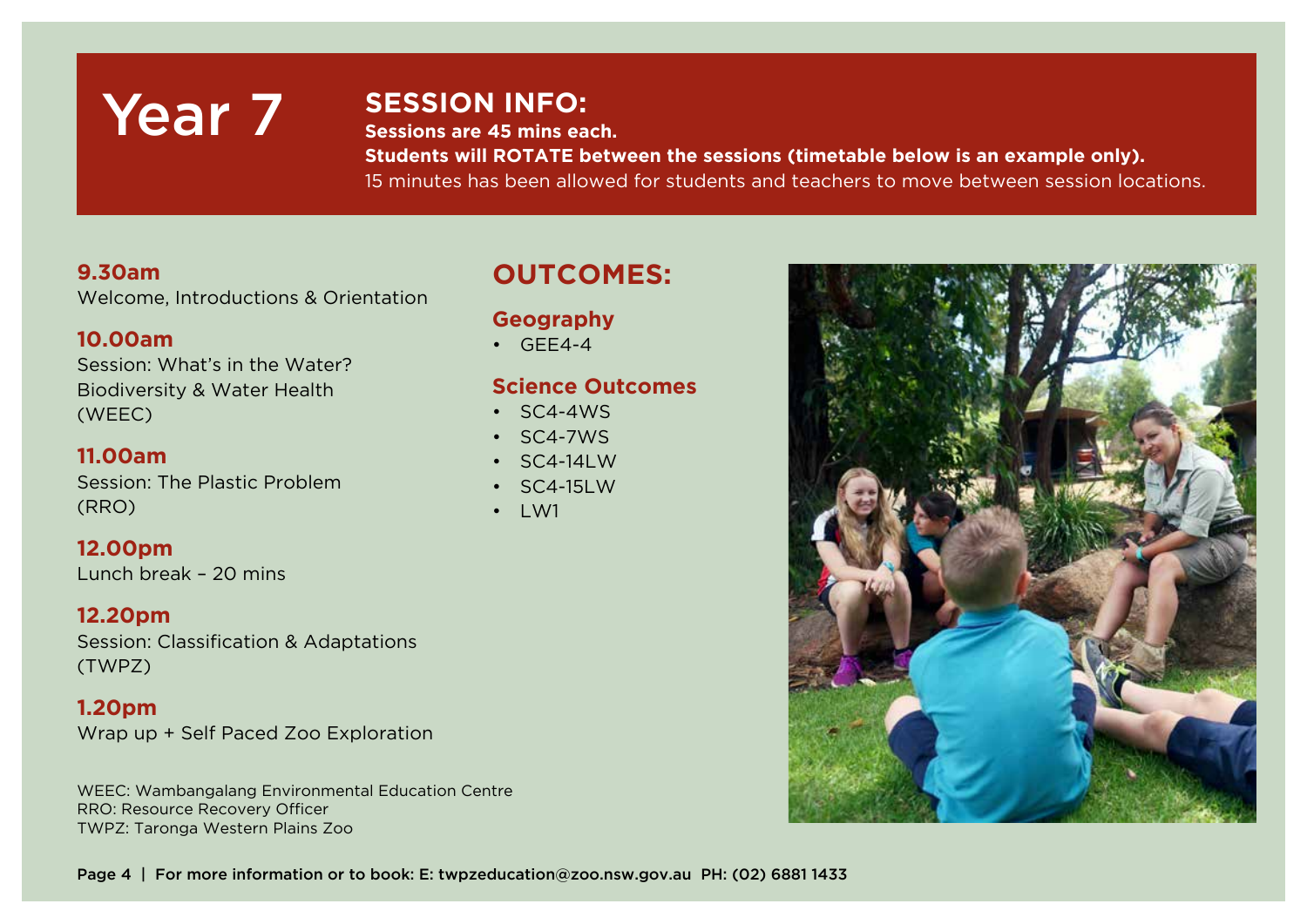# Year 8 SESSION INFO:

**Sessions are 45 mins each.**

**Students will ROTATE between the sessions (timetable below is an example only).**  15 minutes has been allowed for students and teachers to move between session locations.

#### **9.30am**

Welcome, Introductions & Orientation

#### **10.00am**

Session: Investigating Insects Biodiversity & Environment Health (WEEC)

#### **11.00am**

Session: Pollution & Wildlife (RRO)

**12.00pm** Lunch break – 20 mins

**12.20pm** Session: Exhibit Design (TWPZ)

**1.20pm** Wrap up + Self Paced Zoo Exploration

WEEC: Wambangalang Environmental Education Centre RRO: Resource Recovery Officer TWPZ: Taronga Western Plains Zoo

## **OUTCOMES:**

### **Geography**

- $\cdot$  GF2-1
- $\cdot$  GF2-4
- $\cdot$  GF4-3

#### **Science Outcomes**

- SC4-5WS
- SC4-7WS
- $\cdot$  SC4-14LW

#### **Design & Technology Outcomes**

- $\cdot$  DT4-1
- $\cdot$  DT4-5
- DT4-6

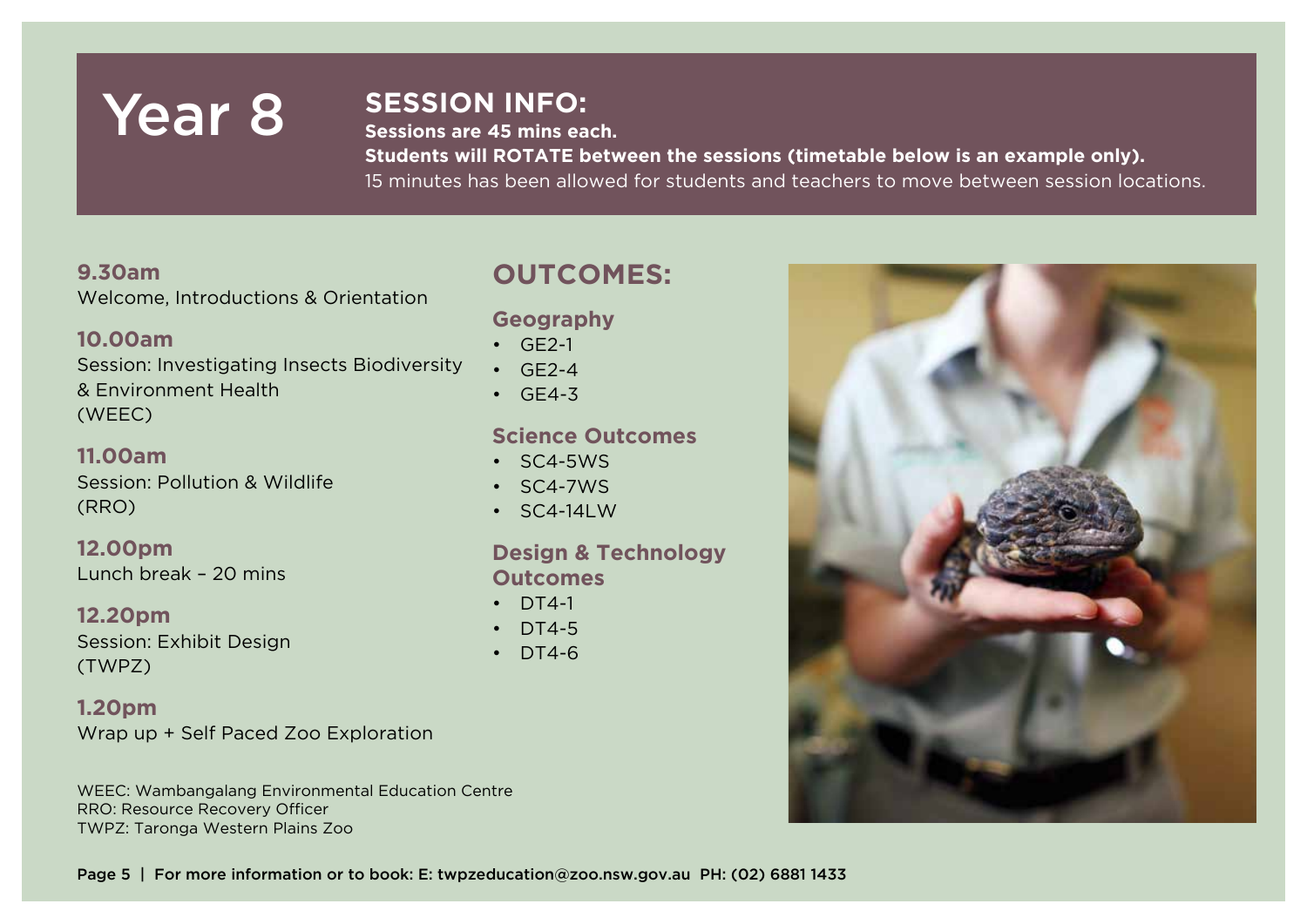# Year 9 SESSION INFO:

**Sessions are 45 mins each.**

**Students will ROTATE between the sessions (timetable below is an example only).**  15 minutes has been allowed for students and teachers to move between session locations.

#### **9.30am**

Welcome, Introductions & Orientation

#### **10.00am**

Session: Human Impact & Water Management (WEEC)

#### **11.00am** Session: Circular Economy (RRO)

**12.00pm** Lunch break – 20 mins

**12.20pm** Session: Science in Action (TWPZ)

**1.20pm** Wrap up + Self Paced Zoo Exploration

WEEC: Wambangalang Environmental Education Centre RRO: Resource Recovery Officer TWPZ: Taronga Western Plains Zoo

## **OUTCOMES:**

#### **Geography**

- GE5-3
- GEE5-2
- $\cdot$  GFF5-4

#### **Science Outcomes**

- SC5-6WS
- SC5-7WS
- SC4-6WS
- WS6
- SC5-9WS
- WS9



Page 6 | For more information or to book: E: twpzeducation@zoo.nsw.gov.au PH: (02) 6881 1433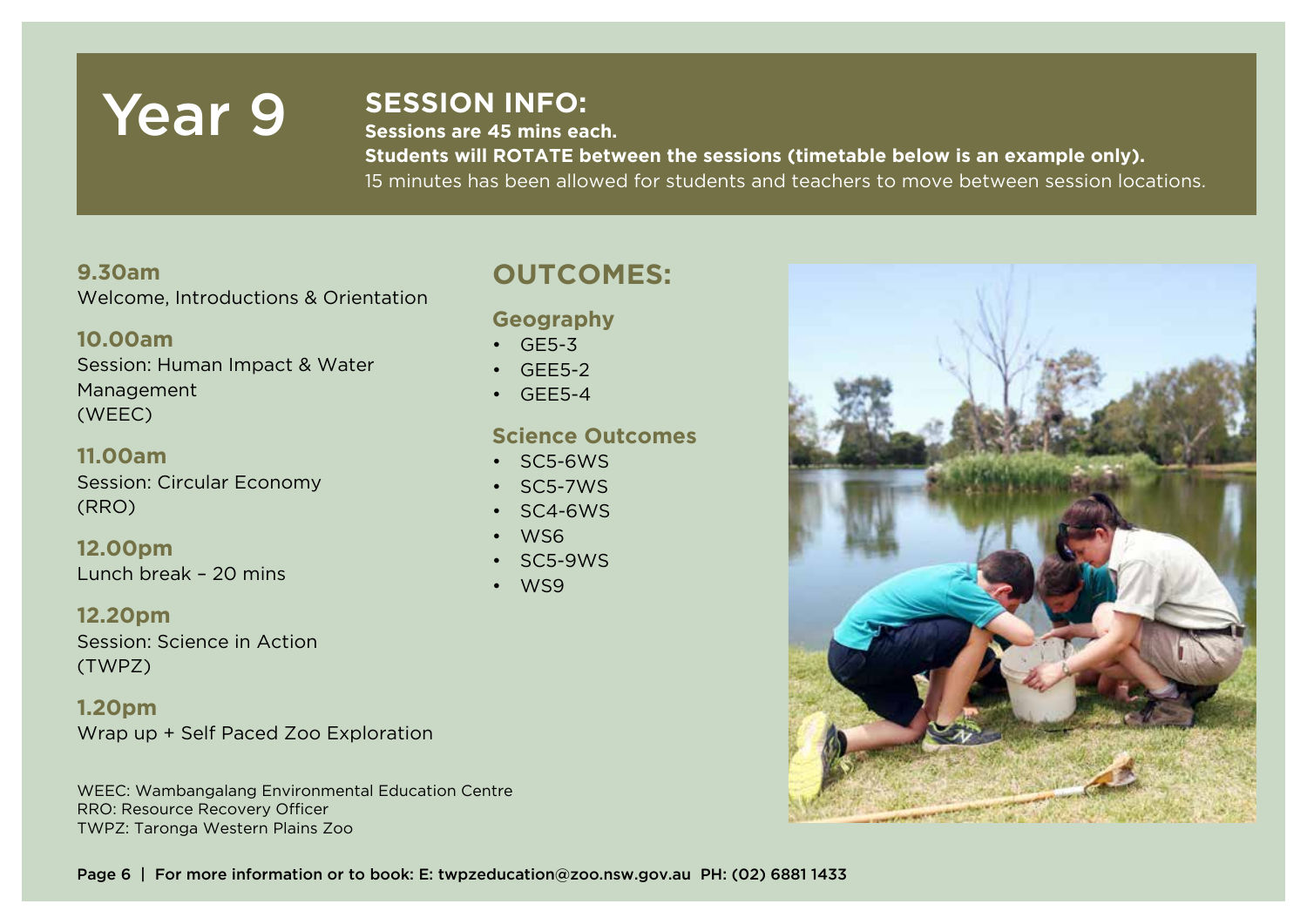# Year 10 **SESSION INFO:**

**Sessions are 45 mins each.**

**Students will ROTATE between the sessions (timetable below is an example only).**  15 minutes has been allowed for students and teachers to move between session locations.

#### **9.30am**

Welcome, Introductions & Orientation

#### **10.00am**

Session: Examining Enclosures (WEEC)

#### **11.00am**

Session: Fight Against Food Waste (RRO)

**12.00pm** Lunch break – 20 mins

# **12.20pm**

Session: Environmental Change & Management (TWPZ)

#### **1.20pm**

Wrap up + Self Paced Zoo Exploration

WEEC: Wambangalang Environmental Education Centre RRO: Resource Recovery Officer TWPZ: Taronga Western Plains Zoo

## **OUTCOMES:**

### **Geography**

• GE5-3

- GE5-4
- GE5-5
- GEE5-5

#### **Science Outcomes**

- SC5-5WS
- SC5-6WS
- SC5-8WS